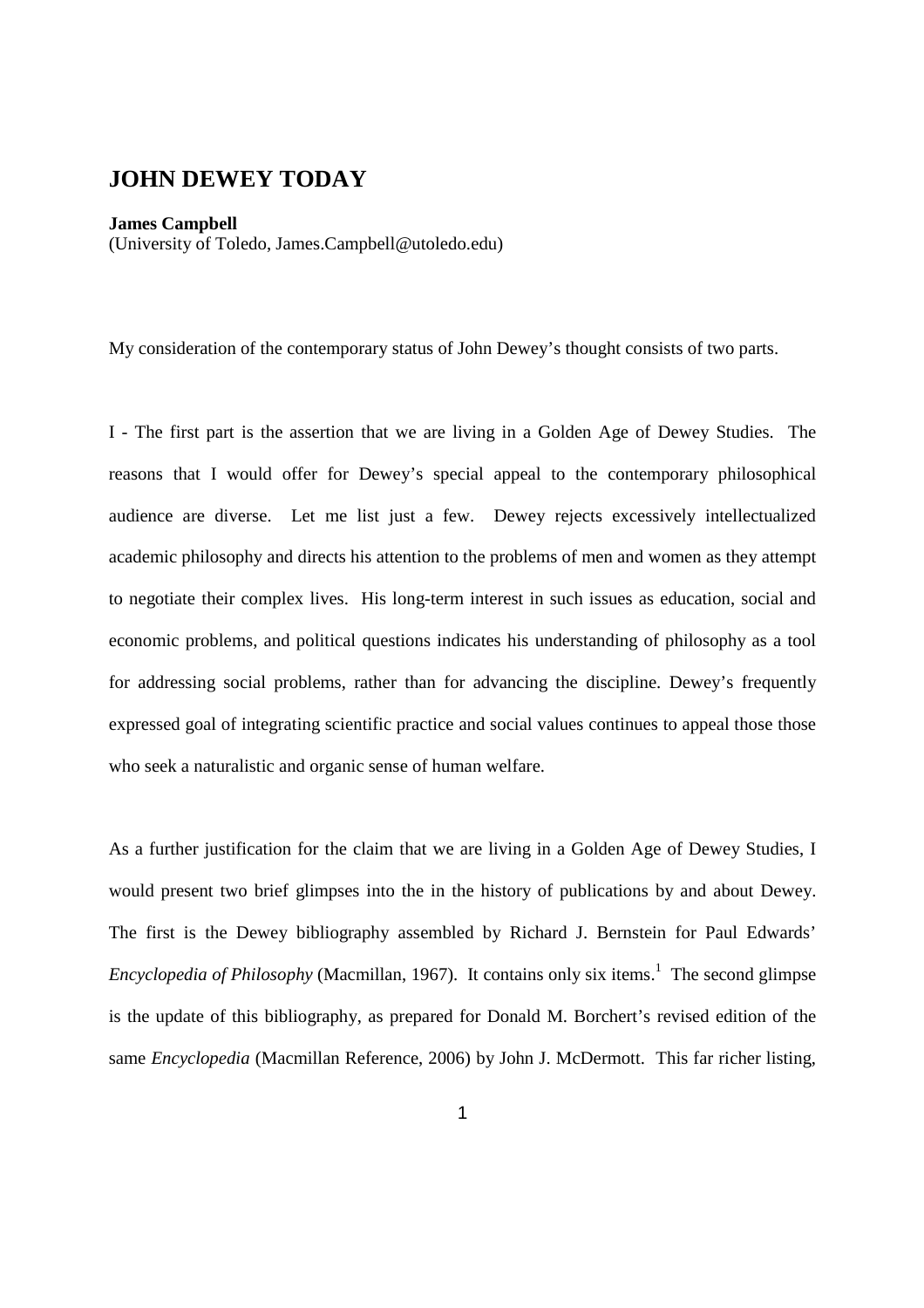hinting at the great change that had occurred in less than four decades, contains fourteen new entries.<sup>2</sup> As a further expansion of this latter bibliography, let me offer the following list of eleven more books exploring Dewey's ideas on education, environmentalism, democracy, ethics, internationalism, etc., that were published just between  $2000$  and  $2010$ .<sup>3</sup> Dozens of other volumes could have been selected.

(It is also true, of course, that we are living in a Golden Age of James Studies, and Peirce Studies, etc. The evidence for this further claim would be similar to the evidence that I have just offered: their abilities to function in our current situation, and the expanding bibliographies of their work.)

II - The second part of my consideration of the contemporary status of Dewey's thought is the attempt to offer some explanation for the present Golden Age of Dewey Studies. I have a number of possible reasons that I would like to consider. Readers will, no doubt, develop additional ones.

A) I would like to begin with what I suppose would be the most "popular" answer: the Rorty Factor. As the familiar story goes, Richard Rorty (1931-2007) "reintroduced" Dewey to the American philosophical community and then to the world. At the risk of seeming ungrateful for the important work that Rorty did do, I would like to offer here another understanding of his contribution to the contemporary Golden Age of Dewey Studies.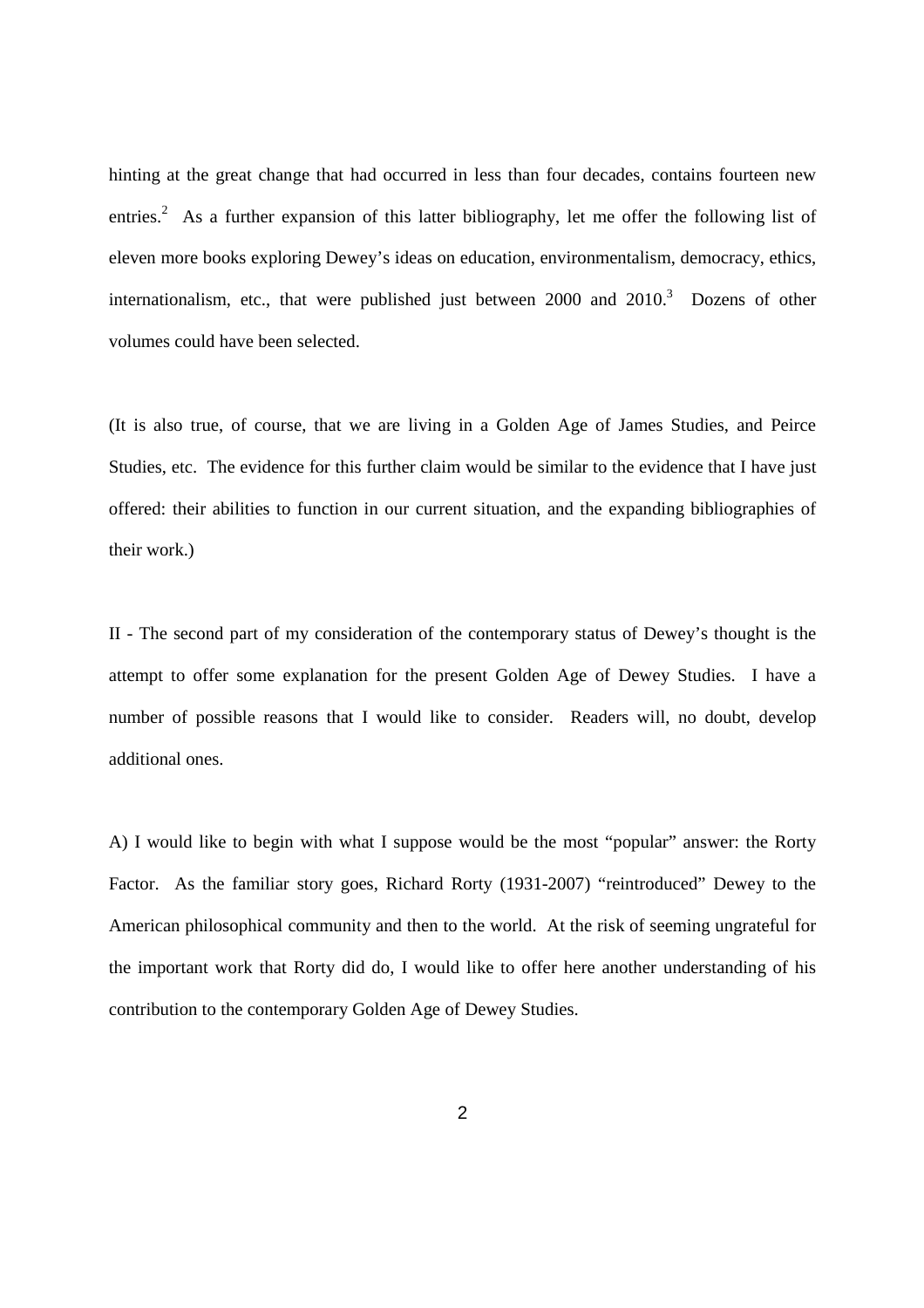Rorty had a special platform — largely created by himself — that few others had, and he used this platform to promote his understanding of Dewey. And there is no doubt that for at least some American philosophers Rorty *was* the direct cause of their (re)consideration of Dewey. He offered them a reason, and perhaps even some protection, for exploring a figure whose value many in the profession had discounted. Moreover, on the international stage, the Rorty Factor in the rehabilitation of Dewey was even stronger.

The version of Dewey that Rorty advanced, however, was flawed. Early on C in such influential volumes as *Philosophy and the Mirror of Nature* (Princeton UP, 1979), and *Consequences of Pragmatism* (University of Minnesota Press, 1982) C Rorty presented a non-idiomatic account of Dewey's work that advanced his own philosophical project rather than Dewey's.<sup>4</sup> Rorty's slipshod (or, if that is unkind, impressionistic) approach to Dewey, and to Pragmatism in general, might have increased interest in Dewey's thought; but I do not believe that it lead to a greater understanding of it. In fact, Rorty's version drew people away from such essential Deweyan values as cooperative inquiry and social reconstruction because of his own focus on such themes as "edification" and "play."<sup>5</sup>

Still, it is perhaps true that there is no such thing as bad publicity; and, once Rorty had induced people to read some Dewey, many went on to find great value there. Moreover, in Rorty's later work C in such volumes as *Achieving Our Country* (Harvard UP, 1998), *Philosophy and Social Hope* (Penguin, 1999), and *Against Bosses, Against Oligarchies* (Prickly Paradigm, 2002) C he was advancing a more accurate Dewey: a social reformer and theorist of democracy. (Perhaps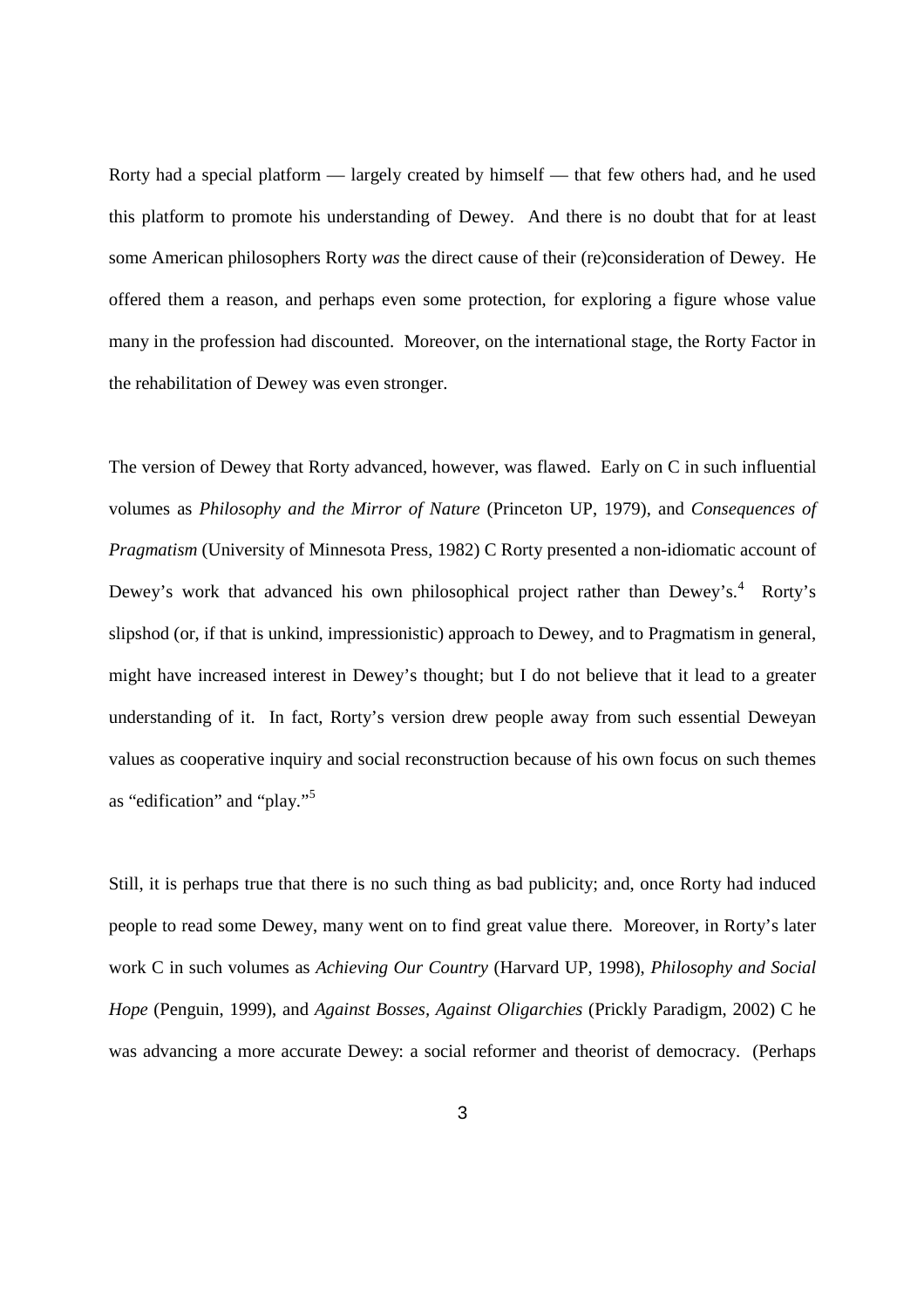Rorty had even induced himself to read more Dewey.) I still maintain, however, that our present Golden Age of Dewey Studies is largely independent of Rorty's efforts.

B) Far more important in the resurgence of interest in Dewey was the developing corpus of work by many others, some of whom I have pointed to above. This cooperative work included the interlocking contributions of the staff of the Dewey Center at Southern Illinois University at Carbondale, other editors of Dewey's writings, and the authors of the numerous volumes of secondary literature. Also important in the development of the current Golden Age of Dewey Studies were the ongoing efforts by the members of such international societies as: the Society for the Advancement of American Philosophy, the John Dewey Society, the Central European Pragmatist Forum, the Nordic Pragmatic Network, the Italian Pragma, et al.

C) Another possible reason for the current Golden Age of Dewey Studies is the recent decline of approaches to philosophizing other than Pragmatism. Thus, while Dewey's approach might initially seem to be a weak competitor C without the "scientific" bells and whistles of analysis (equations, symbolics, etc. ), and without the angst, dread, inauthenticity, etc., of much of continental philosophy C his philosophy still offers readers tools for recognizing and addressing contemporary philosophic problems. Further, Dewey's thought, although chastened, has fared relatively well under recent applications of race, class, and gender methodologies.<sup>6</sup>

D) Another possible reason for the current Golden Age of Dewey Studies is the departure from current debates of those Deweyans who tried to affiliate him, either positively or negatively, with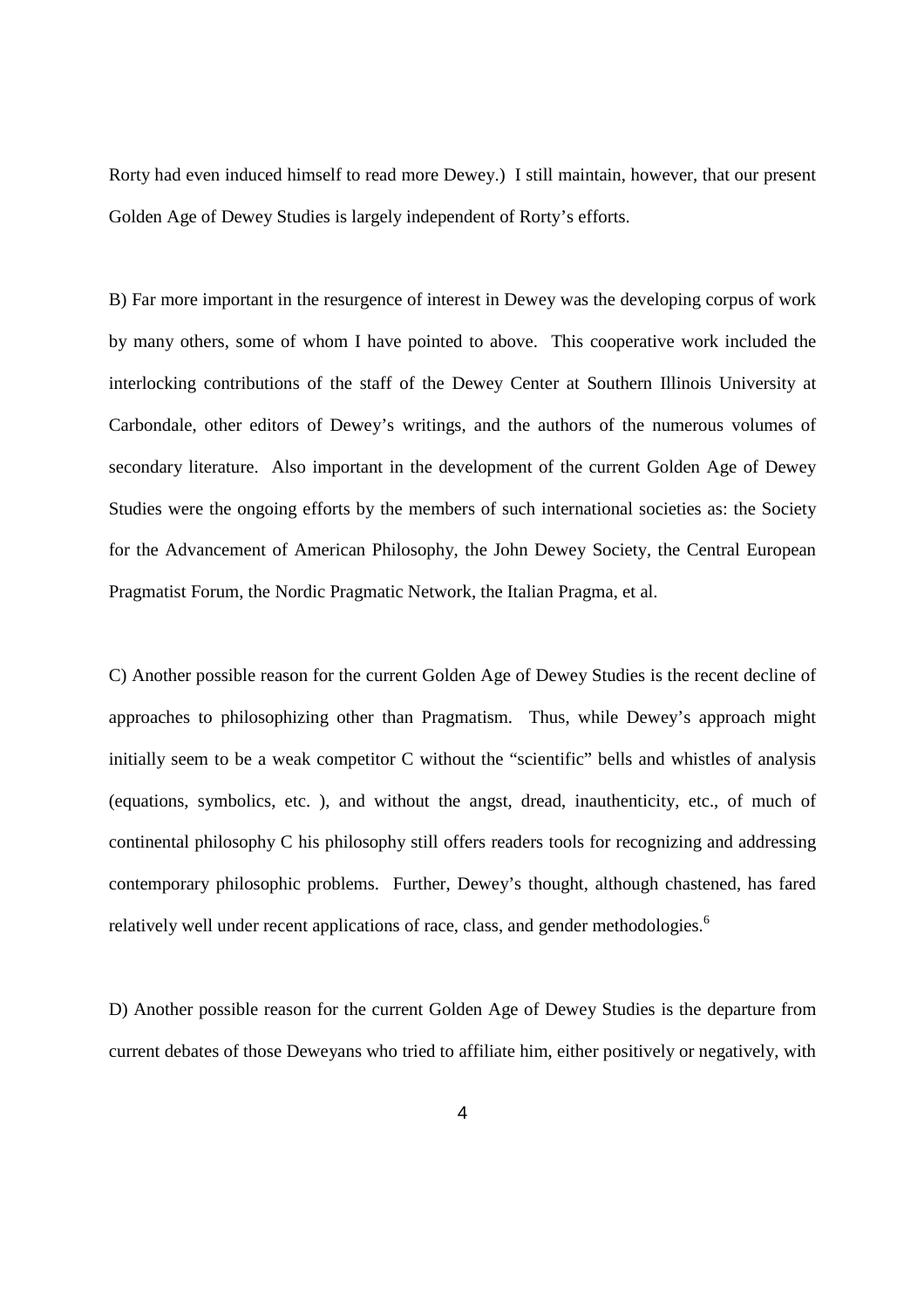the conservative agenda that was developing in the 1960s. Some of these figures came from the political Right, e.g., Sidney Hook (1902-89), and saw Dewey primarily as a bulwark against Soviet Communism<sup>7</sup>; others came from the New Left, e.g., C. Wright Mills (1916-62), and saw Dewey's work as inadequately progressive.<sup>8</sup>

E) Another possible reason for the current Golden Age of Dewey Studies might be the availability of new technologies C for example, the CD-Rom and the internet C for making Dewey's ideas available. The efficiency of these tools, especially when compared with earlier generations' need to haunt used bookstores, is extraordinary; and I suspect that its influence will increase in the future. Still, greater familiarity with Dewey's writings alone would have mattered little had his ideas not been useful to contemporary readers.

Others would no doubt suggest other factors for consideration. Let me offer two final points. First, most of these reasons, suitably modified, would have a place in any parallel consideration of the current Golden Age of James Studies, or Peirce Studies, etc. Second, although I have listed these reasons individually, any adequate analysis of our contemporary situation would have to consider all of them as co-contributing factors to the current Golden Age of Dewey Studies.

## **NOTES:**

1

<sup>&</sup>lt;sup>1</sup> These six items are: Milton H. Thomas, *John Dewey: A Centennial Bibliography* (University of Chicago Press, 1962); Paul A. Schilpp, ed., *The Philosophy of John Dewey* (Northwestern UP, 1939); Richard J. Bernstein, *John*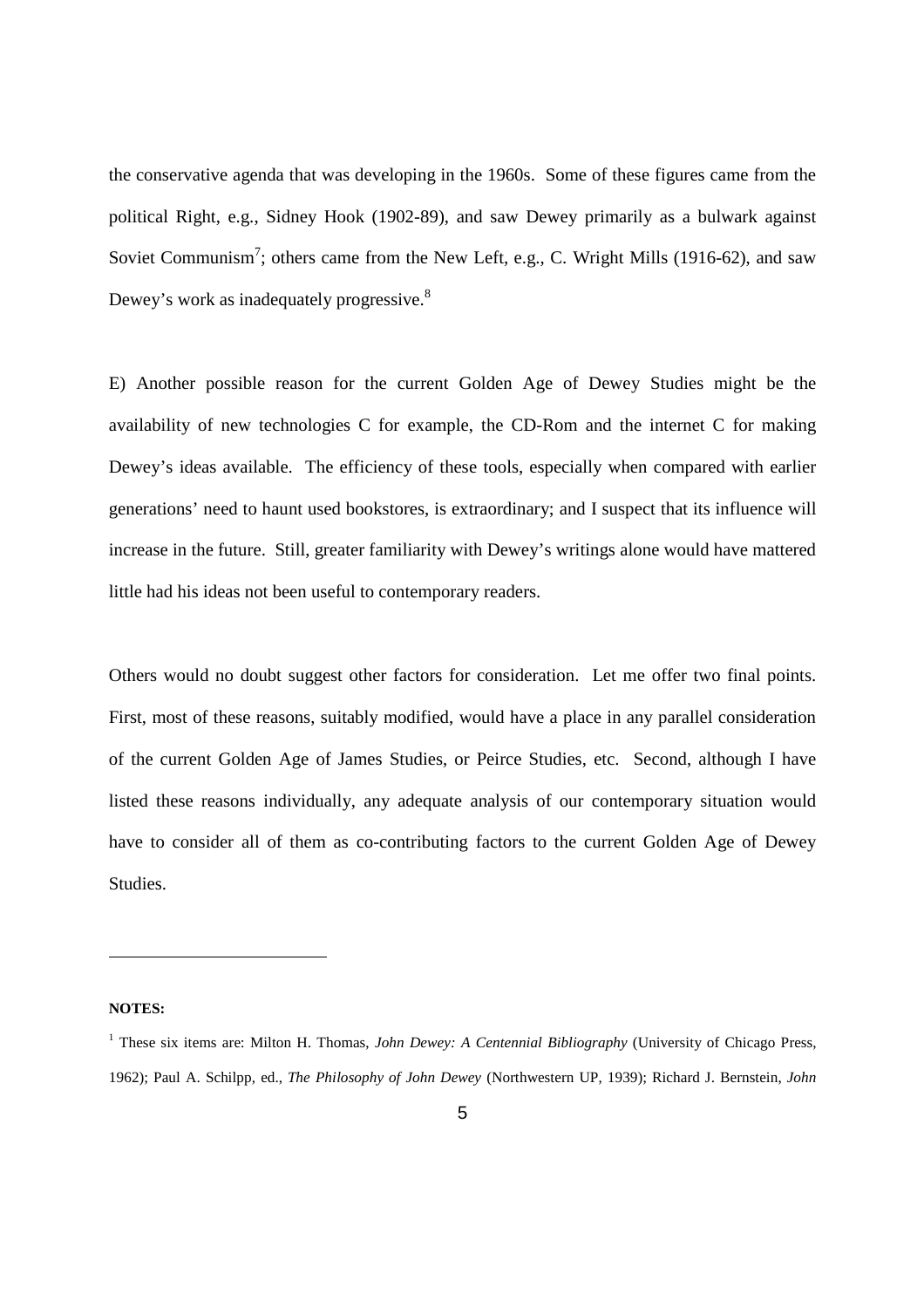*Dewey* (Washington Square Press, 1966); George R. Geiger, *John Dewey in Perspective* (Oxford UP, 1958); Sidney Hook, *John Dewey: An Intellectual Portrait* (Day, 1939); Robert J. Roth, S.J., *John Dewey and Self-Realization*  (Prentice-Hall, 1962).

1

2 The fourteen new items are: Jo Ann Boydston, ed., *Works of John Dewey*, 37 volume critical edition (Southern Illinois UP, 1969-1990); Larry A. Hickman, ed., *Correspondence of John Dewey, 1871-1952*, 3 CD-Roms (InteLex, 1999-2005); Larry A. Hickman and Thomas Alexander, eds., *The Essential Dewey*, two volumes (Indiana UP, 1998); John J. McDermott, ed., *The Philosophy of John Dewey* (University of Chicago Press, 1981); James Campbell, *Understanding John Dewey* (Open Court, 1995); Larry A. Hickman, *John Dewey's Pragmatic Technology* (Indiana UP, 1990); Larry A. Hickman, ed., *Reading Dewey: Interpretations for a Postmodern Generation* (Indiana UP, 1998); Jay Martin, *The Education of John Dewey C A Biography* (Columbia UP, 2003); Steven C. Rockefeller, *John Dewey: Religious Faith and Democratic Humanism* (Columbia UP, 1991); Paul A. Schilpp and Lewis E. Hahn, eds., *The Philosophy of John Dewey*, 3/e (Open Court, 1989); John R. Shook, *Dewey's Empirical Theory of Knowledge and Reality* (Vanderbilt UP, 2000); Ralph S. Sleeper, *The Necessity of Pragmatism: John Dewey's Conception of Philosophy* (Yale UP, 1986); Jennifer Welchman, *Dewey's Ethical Thought* (Cornell UP, 1995); Robert B. Westbrook, *John Dewey and American Democracy* (Cornell UP, 1991).

3 These books would be: Lee Benson, Ira Harkavy and John Puckett, *Dewey's Dream: Universities and Democracies in an Age of Education Reform* (Temple UP, 2007); Neil W. Browne, *The World in Which We Occur: John Dewey, Pragmatist Ecology, and American Ecological Writing in the Twentieth Century* (University of Alabama Press, 2007); Stephen M. Fishman and Lucille McCarthy, *John Dewey and the Philosophy and Practice of Hope* (University of Illinois Press, 2007); William J. Gavin, ed., *In Dewey's Wake: Unfinished Work of Pragmatic Reconstruction* (SUNY Press, 2003); Larry A. Hickman, Stefan Neubert and Kersten Reich, eds., *John Dewey between Pragmatism and Constructivism* (Fordham UP, 2009); Colin Koopman, *Pragmatism as Transition: Historicity in James, Dewey, and Rorty* (Columbia UP, 2009); Todd Lekan, *Making Morality: Pragmatist Reconstruction in Ethical Theory* (Vanderbilt UP, 2003); Gregory Fernando Pappas, *John Dewey's Ethics: Democracy as Experience* (Indiana UP, 2008); Naiko Saito, *The Gleam of Light: Dewey, Emerson, and the Pursuit of Perfection* (Fordham UP, 2005); Charlene Haddock Seigfried, *Feminist Interpretations of John Dewey* (Penn